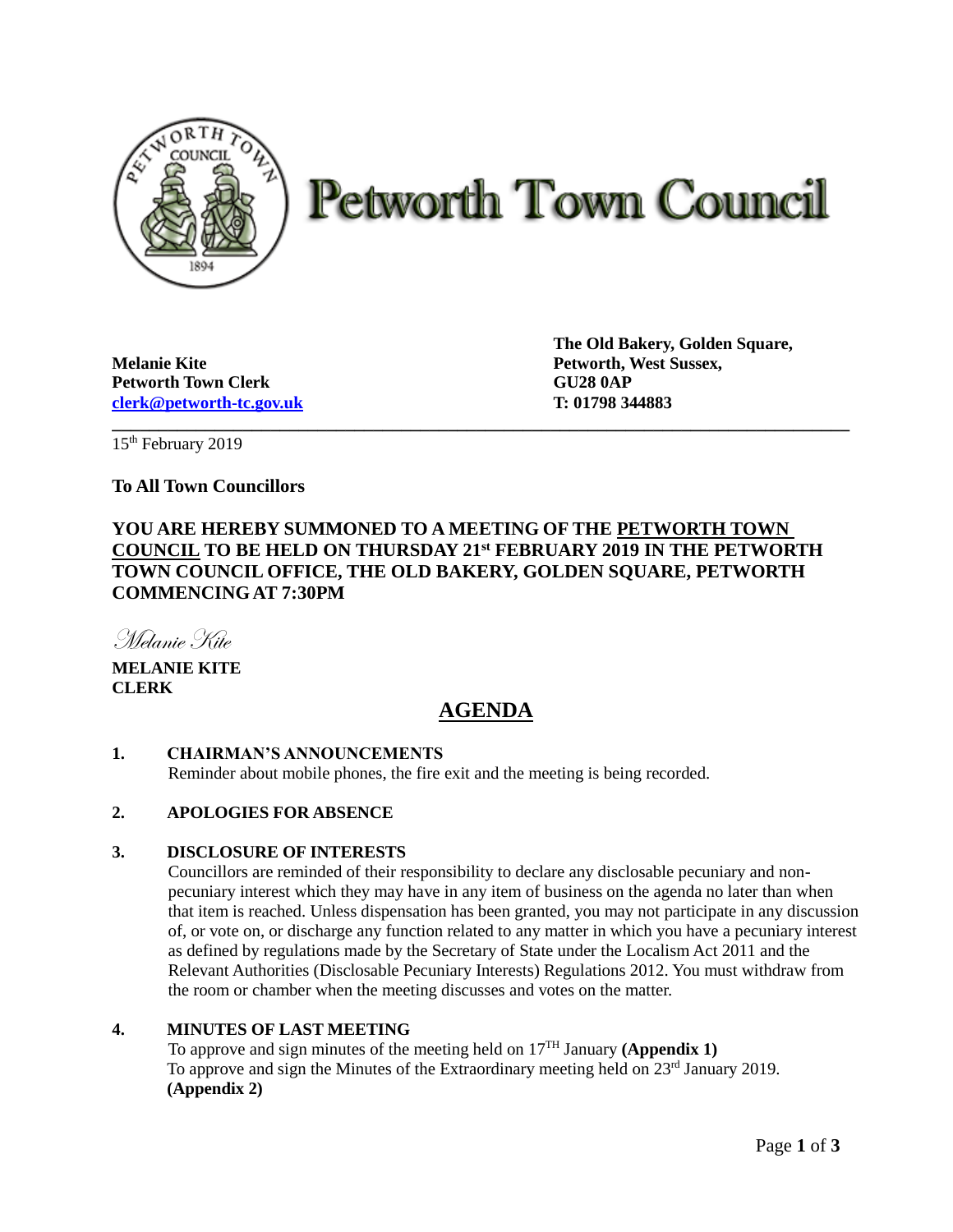## **5. MATTERS ARISING FROM THOSE MINUTES**

To discuss matters arising from those Minutes not otherwise stated in the agenda

#### **6. PUBLIC PARTICIPATION SESSION**

Adjournment of the meeting for public questions. Public Questions.

Members of the public may ask the Chairman for permission to address Council with respect to: (a) items not on the agenda.

# **Please be advised that a request should be submitted no less than 48 hours prior to the meeting.**

(b) about business on the agenda at the discretion of the Chairman. Meeting re-convenes

#### **7. REPORT FROM DISTRICT AND COUNTY COUNCILLORS**

To receive reports from West Sussex County Councillor Janet Duncton and Chichester District Councillor Eileen Lintill.

#### **8. FINANCE AND GENERAL PURPOSES COMMITTEE**.

To accept the Minutes of the meeting of  $15<sup>th</sup>$  January 2019 approved at the finance meeting on  $19<sup>th</sup>$ February **(Appendix 2)**

To receive an update from Cllr Copus on the council's finances

# **9. HIGHWAYS, TRAFFIC AND PLANNING COMMITTEE**

To accept the Minutes of the meeting of 9<sup>th</sup> January 2019 (Appendix 3) To hear from Cllr Rogers of any specific applications or planning related information from the last planning meeting.

# **10. OPEN SPACES**

To approve the Minutes of the meeting of 7<sup>th</sup> January 2019 (Appendix 4) Cllr Hanauer to inform the council of any specific issues that arose from the last Open Spaces meeting.

# **11. MAINTENANCE OF CCTV (Appendix 5)**

Motion: To receive and approve the recommendation from Finance Committee on future funding for the maintenance of CCTV in Petworth.

#### **12. RIGHT TO BID**

Motion: Should the town Council submit a Right To Bid on:

▪ The gardens, area along the railings and tulip tree of the former NatWest building.

- Fingerpost
- Jubilee noticeboard

## **13. NEW HOMES BONUS 2019/2020**

To note that an indicative figure of £1,050.07, subject to final cabinet approval in March, has been received. Applications to be submitted July.

Project ideas for the NHB money to be considered.

#### **14. TO RECEIVE UPDATES FROM WORKING PARTIES AND OUTSIDE GROUPS a) Petworth Business Association**

To receive an update from Cllr Kemp.

## **b) Traffic Calming working group**